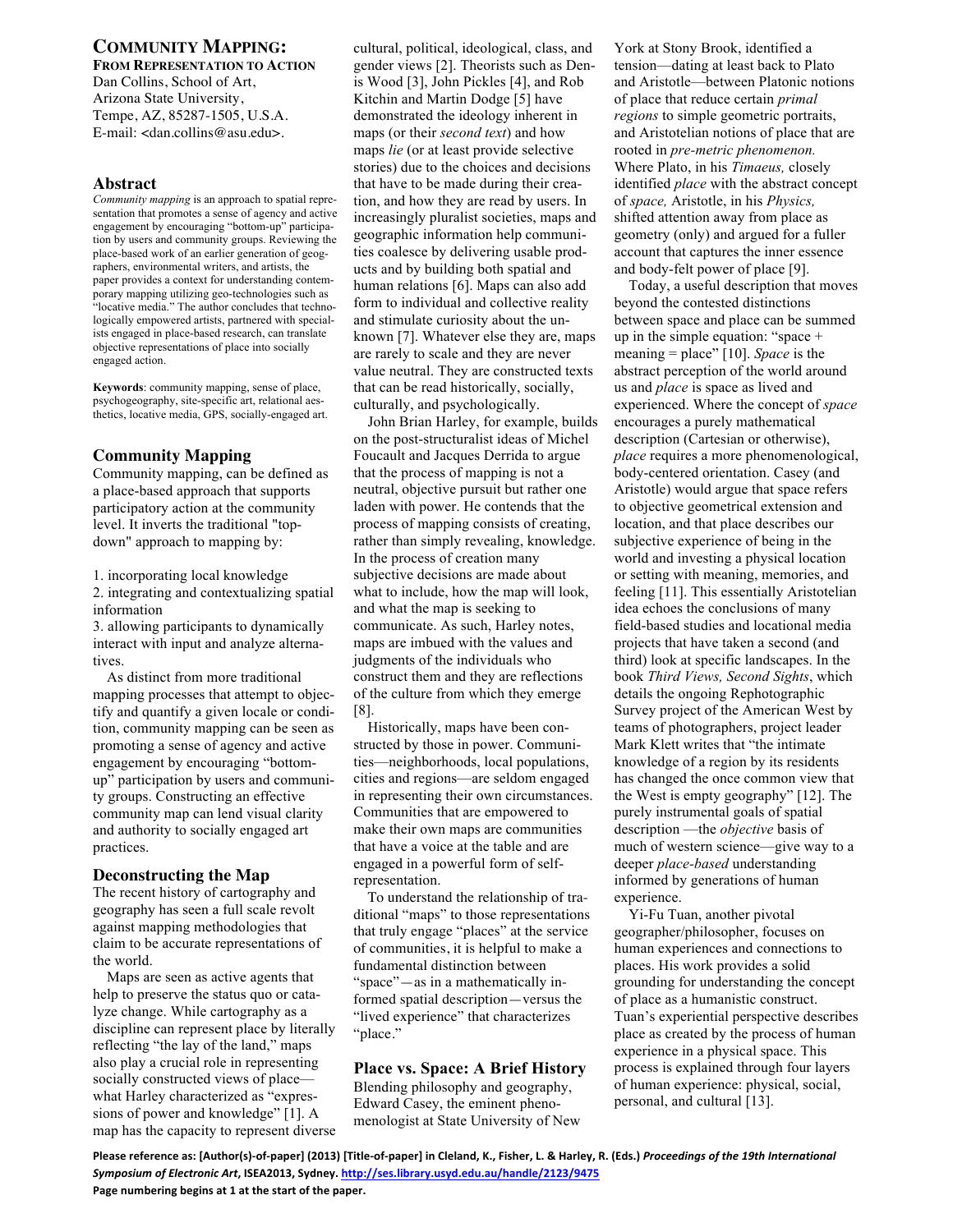More recent articulations of *place* have laid emphasis on *situated communities* and their relationship to the natural environment. Here our "subjective experience of being in the world" is expanded to include our embeddedness in communities.

Sense of place includes how well the community is situated within the natural environment in which it is located; how well it relates to and exhibits its historical and cultural development and uniqueness; and how the people within the community live lives that reflect a sense of community cohesion and purpose [14].

While Lew's definition of *sense of place* may impose impossible demands on communities—which are often conflicted, and manifest contradictory missions—it does offer a kind of rubric for balancing a given community's drive towards growth and change with sustainable models more in harmony with its cultural legacy and the natural environment.

This layered web of interactions is echoed by a number of well-known environmental writers such as Wendell Berry, Wallace Stegner, Barry Lopez, Annie Dillard, and Aldo Leopold.

Less acknowledged is the engagement by visual and performance artists, poets, and technologists in exploring the intersection of the body, geography, and community.

#### **The Mapping Impulse in Art**

Starting in the 50s, and reaching full flower in the 60s and 70s, artists engaged in performative practices that explored territories outside the confines of the traditional (commercial) gallery. Their own bodies provided the referent to engage real spaces—from untouched wilderness to the urban jungle.

In the 50s, the Situationist International (SI), a political and artistic movement organized by Guy Debord and his colleagues and represented by a journal of the same name, invented a series of techniques for engaging in class struggle by reclaiming individual autonomy from "the spectacle**"** (contemporary consumer culture and commodity fetish) [Fig. 1].

Debord and his cohorts gave the methodology of *psychogeography* a quasi-scientific status in order to oppose, in part, the rationalized, Corbusian-style town planning of post-war Europe [15].

Psychogeography is an approach to geography that emphasizes playfulness and "drifting" around urban environments (the *dérive*). It was defined in 1955-56 by Guy Debord as "the study of the precise laws and specific effects of the geographical environment, consciously organized or not, on the emotions and behavior of individuals" [16].

The Situationist's work in psychogeography laid the conceptual foundation for a generation of experimental artists who embraced "walking" as a central part of their practice—artists such as Peter d'Agostino, Richard Long, and Vito Acconci.

In his early, performance-based work from 1973-74, Peter d'Agostino experimented with perceptions of landscape, time, and point of view. *The Walk Series* documents three different "walks" (on a roof, a fence and a beach) that the artist took in the San Francisco area, while recording with a hand-held camera. These excursions — recorded in real-time and unedited — map the parameters of the artist's environment, as d'Agostino uses video to redefine the landscape in his own image [17].

Where d'Agostino's work is mediated by the camera, and is generally experienced as a video recording, the famous walks of Richard Long are minimalist traces that require a leap of the imagination for the viewer to participate [18]. His insistent lines and circles, hand drawn on maps and often reconstructed in galleries, anticipate, record, and serve as documentation of his walking meditations and gestures.

The private nature of these works point to an intensely personal and meditative experience. Broader social and pressing environmental concerns soon became the focus of many artists, however.

While echoing the social movements of the 60s, the 80s and 90s saw a turn toward the social and political in the work of many artists. Projects such as *7000 Oaks* by Joseph Beuys (1982) and *No Blood, No Foul* by Suzanne Lacy (1995-96) set the stage for what theorist Nicolas Bourriaud called, in 1996, *relational aesthetics* —"a set of artistic practices which take as their theoretical and practical point of departure the whole of human relations and their social context, rather than an independent and private space" [19].

In 1982 Beuys was invited to create a work for *Documenta 7*. He delivered a large pile of basalt stones and announced that the stones would mark the planting of 7000 oak trees around the city of Kassel, Germany. The goal of the project —

a work, in Beuys's words of "social sculpture" — was nothing less than to affect long term environmental and social change.

Many artists in the past decade have found ways to combine intensely personal, embodied experiences with work that is "activist" in nature and seeks, if not "social change," an awareness of intractable social, political, and environmental issues.

In June 2005 Francis Alÿs walked from one end of Jerusalem to the other, a distance of 15 miles, carrying a can filled with green paint. The bottom of the can was perforated with a small hole, allowing the paint to dribble as a continuous trace on the ground as he walked.

His walk followed the line demarcating the armistice after the 1948 Arab-Israeli War. The original "Green Line," negotiated by Moshe Dayan, commander of the Israeli forces in the Jerusalem region, and Abdullah al-Tal, representing the Arab Legion, has since been considerably altered on the ground, the shifting border reflecting the irreconcilable difference of two peoples [20].

While Alÿs resists taking an overt stand, the work is hardly neutral. Combining in a sense the respective legacies of early performance art with the social conscience of a Beuys or Lacy, he creates a metaphor about history with his body, what Holland Cotter called "a separatist symbol, both triumphant and oppressive" [21].

This engagement of urban space, while evoking the early experiments of the Situationists, suggests a more activist position, one that acknowledges and encourages participation by real people in real places. It also finds a kindred spirit in the work of Simon Pope.

One of Pope's recent projects, *Memory Marathon*, reflects on the enduring importance of personal recollection during times of major cultural and political change. On November 7, 2009, Pope walked 26 miles in twelve hours through the five East London boroughs hosting the 2012 Olympic and Paralympic Games. Starting out at dawn from Thamesmead in south-east London, and arriving twelve hours later at the entrance to Olympic Park in Stratford, Pope accompanied over a hundred local residents through Greenwich, Newham, Tower Hamlets, Hackney and Waltham Forest. In an unbroken relay, in which each resident walked a 400-metre section of the 26-mile route alongside Pope, they were asked to speak about a personally significant moment from Olympic histo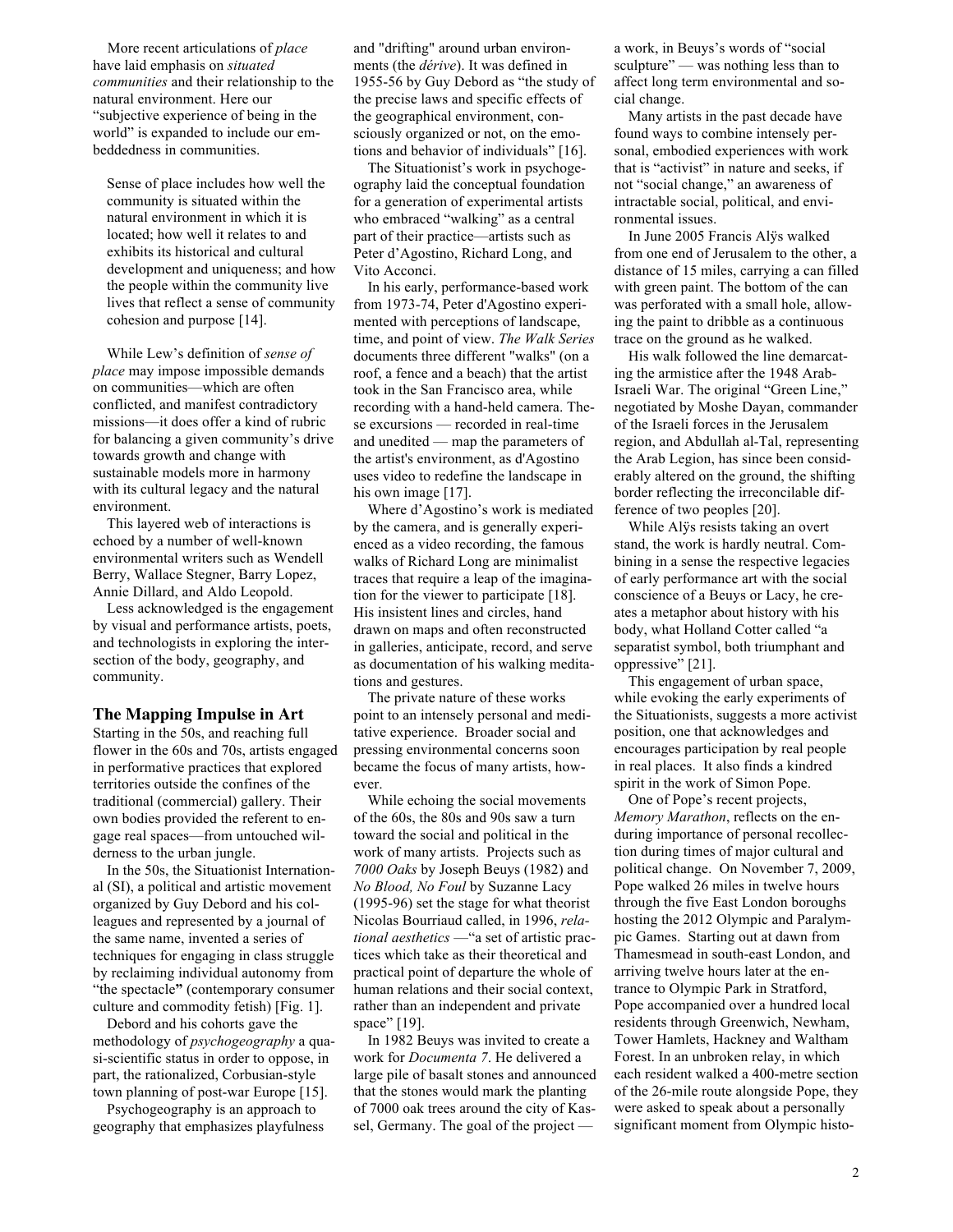ry, before passing the microphone to the next person [22].

## **Locative Arts and Media**

Over the past decade, developments in geo-technologies along with the availability of low-cost, light weight hand-held devices, have laid the foundation for an entirely new genre of interactive media called *locative media* [23] or, alternatively, *locative arts* [24]. Whatever the appellation, the idea has taken root in participatory culture and socially engaged art, emphasizing the linkage between social networks and the geographical context of media. The technology enables experiential mapping and geo-spatial annotation to produce online applications that support geographically "located" communities.

Combining the idea of the personal walk with these new technologies, Christian Nold's *Emotion Map* presents the individual's subjective state, measured using Galvanic Skin Response as an index of arousal, within a GPS map. Each map is a personal record of an emotional as well as a physical journey [25].

An earlier instance of locative media in 2002 by Dutch artist Esther Polack and the Waag Society created a precedent for this kind of GPS enabled *dérive* to create both individual records of people's peripatetic walks of Amsterdam, and aggregated maps that effectively illustrated the "city drawing itself" [26].

Teri Rueb has constructed a body of work utilizing GPS to activate "sound walks" that draw visitors into intimate relationships with various landscapes.

In a recent work at the Institute for American Indian Art in Santa Fe, Rueb and her team created a GPS-based sound walk and sculpture installation that explored the concept of wilderness and its shifting meanings across cultural contexts. Entitled *No Places With Names*, the sound walk premiered at ISEA 2012 [27].

The work of sound artist Yolande Harris offers a challenge to the assumption that there is a one to one relationship between "location" and "position" via GPS. In her work *Sun Run Sun,* she investigates navigation through the use of sound by charting a path between embodied experience and the drifting calculations of GPS satellites. A continuously changing musical composition is generated from signals of navigation satellites in orbit, together with the participant's coordinates on earth [28].

Adding additional layers of GPS enabled sensory input is the work of Meredith Drum. Her work *Oyster City* is an augmented reality, mobile media walking tour and game which guides participants along branching story paths through lower Manhattan and around Governor's Island. Produced collaboratively by Drum, Rachel Stevens and Phoenix Towes, the piece explores urban history with a focus on oysters.

The work allows participants to explore GPS anchored augmented reality assets as a way of experiencing the urban water's edge and enables not only GPS placement of text, images and sounds, but also touch, orientation, and movement events, allowing the participant to act as a performer as well as a viewer [29].

For all the promise of locative media, some critics have already identified the dark underbelly of the technology. Brian House and his colleagues at the Research and Development Lab at New York Times Company have created *OpenPaths*, a platform and a model that demonstrates the collective value of personal data sovereignty. House writes:

The collection of personal geographic data from mobile devices is a ubiquitous practice of service providers and application developers. These data are being stored, analyzed, and monetized primarily by corporate interests; there is limited agency for individuals over their own data [30].

For House, a critical question remains:

How can we seat the individual in a mode of control over personal geographic narratives in a society in which locative media has become banal [31]?

# **Community Mapping and Socially Engaged Art**

Locative media is being used to develop community maps that aid environmental protection and restoration, track human health trends, and serve poverty alleviation projects seeking to comply with international law for human rights. Locative media, in concert with community maps, can serve neighborhood groups in formulating action agendas and making their case to elected officials and policymakers. The strategy can reveal the stories of place that remain invisible to the casual observer. It can provide a matrix for organizing, tracking and growing socially engaged art practices.

*Sauti ya wakulima*, "The voice of the farmers," is a collaborative knowledge base created by farmers from the Chambezi region of the Bagamoyo District in Tanzania [Fig.2] with assistance of a group of artists and technologists. The farmers use a laptop computer and a 3G Internet connection to view the images and hear the voice recordings that they posted during the week. They also pass the two available smartphones on to other participants, turning the phones into shared tools for communication. The smartphones are equipped with GPS modules and an application that makes it easy to send pictures and sounds to the Internet. The farmers at Chambezi use them to document their daily practices, make reports about their observations regarding changes in climate and related issues, and also to interview other farmers, thus expanding their network of social relationships [32].

Jeanette Hart-Mann and Chrissie Orr have created another project that incorporates community mapping practices. In their words, *Seed Broadcast*

is a collaborative project exploring grassroots seed action through collective inquiries and hands-on creative practices. Throughout the year, the team gathers to discuss critical issues surrounding seed and food sovereignty, visit local farms and gardens to experience what is happening in the field, and engage in creative projects, to dig deeper into the real how-to's of local agri-culture [33].

A website and online map geo-locates their growing web of partners and seed banks across North America.

In a recent project of my own, I have organized a collaborative undertaking focused on the future of the Colorado River.

The *Colorado River Re-Storied* is a collection of "stories of place" shared by individuals with personal experience, distant love, or professional involvement with the Colorado River and the entire Colorado River watershed. Our goal is to "re-story" the landscape of the Southwest by helping to describe, re-store, and re-discover the hidden or lost cultural practices and pragmatic wisdom of the Colorado River —and provide alternatives scenarios for the future.

My collaborators, Meredith Drum, Helen Rowe, Eric Margolis, Kaard Bombe, Shaun Ylatupa-McWhorter, and I believe that a collection of short, firstperson accounts will not only give voice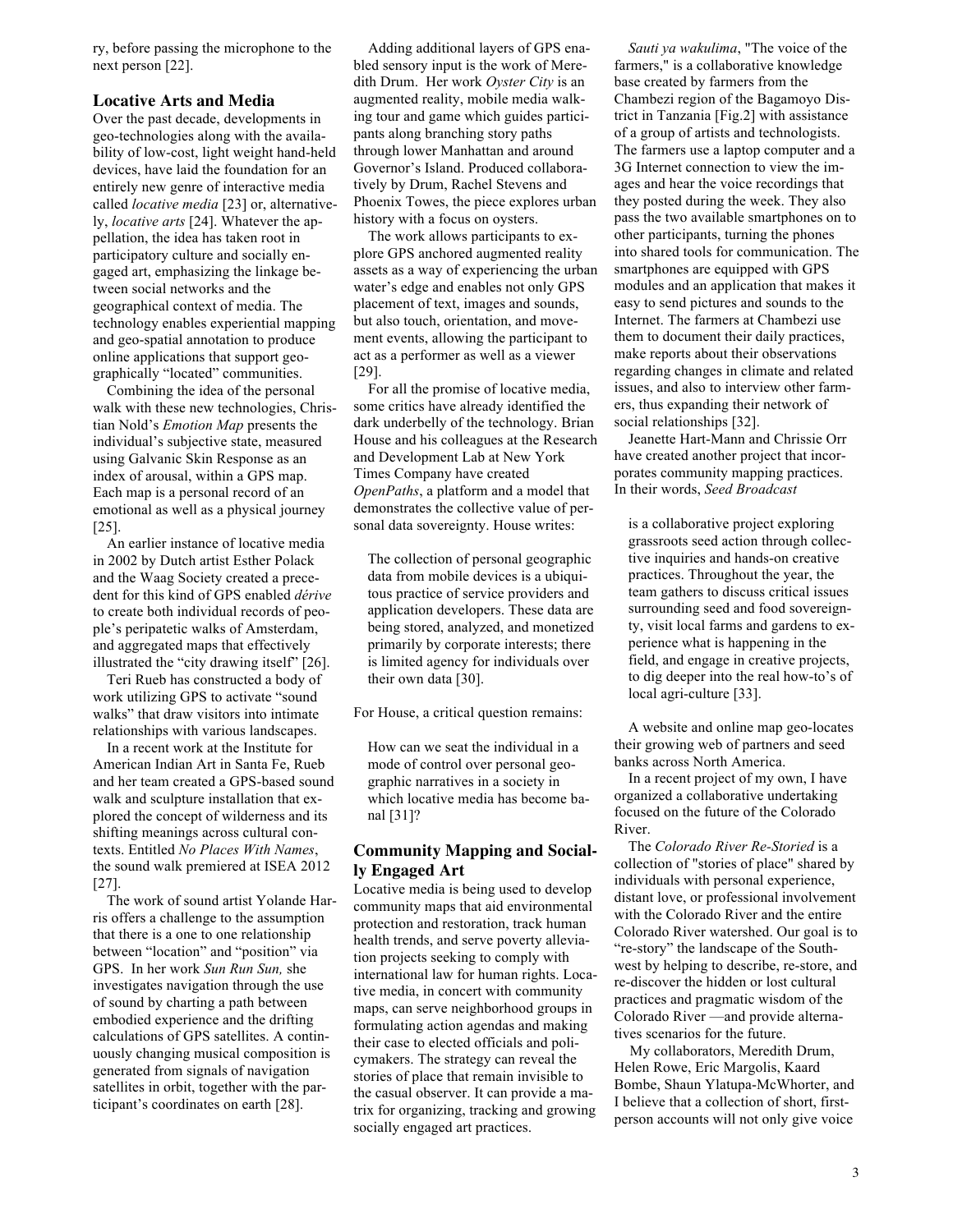and expression to the uniqueness and hidden potentials of the River, it will catalyze a conversation focused on sustainable solutions for preserving and protecting this most precious life-line for future generations. We consider this work a "community map" in that it provides a collective portrait of place — in this case, the 1450 mile reach of the Colorado River [34].

## **Conclusion**

Putting mapping tools in the hands of artists helps to capture the complexity of a given place—including nuanced descriptions of physical settings, evidence of lived experience, and creative interactions with communities. Technologically empowered artists, partnered with specialists engaged in place-based research, can translate objective representations of place into socially engaged action.

#### **References and Notes**

**1.** John Brian Harley, "Deconstructing the Map," *Cartographica, 26* (1989) pp. 1-20.

**2.** Sonia Talwar, *Spatializing Science and Technology Studies: Exploring the Role of GIS and Interactive Social Research.*, PhD Dissertation, (Vancouver: UBC, 2008) <https://circle.ubc.ca/bitstream/2429/755/1/ubc\_200 8\_spring\_talwar\_sonia.pdf>.

**3.** Denis Wood, *The Power Of Maps* (New York: The Guilford Press, 1992).

**4.** John Pickles, *A History of Spaces: Cartographic Reason, Mapping, and the Geo-Coded World* (London: Routledge, 2004)

**5.** Rob Kitchin and Martin Dodge, "Rethinking Maps," *Progress in Human Geography*. *31*(3) (Beverly Hills, CA: Sage Publications, 2007) pp. 331-344.

**6.** W.J. Craig, and S. Elwood, "How And Why Community Groups Use Maps And Geographic Information," *Cartography and Geographic Information Systems,* 25(2) (1998) pp. 95-104.

**7.** Doug Aberley, *Boundaries of Home: Mapping for Local Empowerment* (Gabriola Island, BC: New Society Publishers, 1993). **8.** Harley [1] pp. 1-20.

**9.** Edward. S. Casey, *The Fate Of Place: A Philosophical History* (Berkeley, CA: University of California Press, 1997).

**10.** S. Harrison and P. Dourish, "Re-Place-ing Spaces: The Roles of Place and Space in Collaborative Systems," *Computer Supported Cooperative Work* (Cambridge, MA: ACM, 2006).

**11.** Casey [9].

**12.** Mark Klett et al, *Third View, Second Sights: A Rephotographic Survey Project of the American West* (Santa Fe, NM: Museum of New Mexico Press, 2004).

**13.** Yi-Fu Tuan, *Space And Place: The Perspective Of Experience* (Minneapolis: University of Minnesota, 1977).

**14.** Alan Lew, "What is Geography?" *Geography:USA* (Northern Arizona University, 2008) <http://www.geog.nau.edu/courses/alew/gsp220/tex t/chapters/ch1.html>.

**15.** Tim Abrahams, "Chronicles of the City," *Blueprint*, (2009)

<http://www.timabrahams.net/article.php?uid=61>.

**16.** Guy Debord, "Theory of the Dérive, *Les Lèvres Nues* #9 (Belgium: November 1956) <http://www.bopsecrets.org/SI/2.derive.htm>.

**17**. Peter d'Agostino, *The Walk Series* (1973-74) <http://www.temple.edu/newtechlab/esky/Walk.html>.

**18.** Rebecca Solnit. *Wanderlust: A History of Walking* (New York: Viking, 2000).

**19**. Nicolas Bourriaud. *Relational Aesthetics* (Dijon: Les Presses du Réel, 2002).

**20.** Francis Alÿs, *The Green Line* (2005) <http://francisalys.com/greenline/rima.html>.

**21.** Holland Cotter, "Thoughtful Wanderings of a Man With a Can," *New York Times* (New York: NY Times Company, March 13, 2007) <http://www.nytimes.com/2007/03/13/arts/design/1  $3$ chan.html? $r=0$ >.

**22.** Simon Pope, *Memory Marathon* (2009) <http://www.fvu.co.uk/projects/details/memorymarathon/>.

**23.** Jillian G. Hamilton, *Ourplace: The Conver gence of Locative Media and Online Participatory Culture.* In: The Proceedings of OZCHI 2009, November 23-27 (Melbourne, Victoria: The University of Melbourne, 2009).

**24.** Drew Hemment, *Locative Arts* (August 2004) <http://socialinterface.files.wordpress.com/2007/12/ locativearts.pdf>.

**25.** Stephen Boyd Davis, "Mapping the Unseen: Making Sense of the Subjective Image," In C. Nold (Ed.), *Emotional Cartography* (http://www.softhook.com: 2009) pp. 39 – 52 <www.emotionalcartography.net.>

. **26.** Esther Polack, *Amsterdam RealTime* (2002) <http://www.polakvanbekkum.com/done/majorgps-projects/amsterdamrealtime/>.

**27.** Teri Rueb and Larry Phan, *No Places With Names* (Institute for American Indian Art: 2012) <http://www.terirueb.net/place\_names/>.

**28.** Yolande Harris, *Sun Run Sun* (2007 – 2009) <http://yolandeharris.net/?nk\_project=sun-runsun>.

**29.** Meredith Drum, *Oyster City* (2012-2013) <http://meredithdrum.com/work/oyster-city>.

**30.** Brian House, *OpenPaths* (2011 – 2013) <http://blog.brianhouse.net/post/52831575918>.

**31.** House [29].

**32.** Eugenio Tisselli, Juanita Schläpfer, Angelika Hilbeck, *The Voice of the Farmers* (Tanzania, Africa: 2012) < sautiyawakulima.net>.

**33.** Jeanette Hart-Mann and Chrissie Orr, *Seed Broadcast* (2011 – 2013) <http://www.seedbroadcast.org/SeedBroadcast/See d\_Broadcast.html>.

**34**. Dan Collins, *The Colorado River Re-Storied* (2013) <http://coloradoriverstories.org>.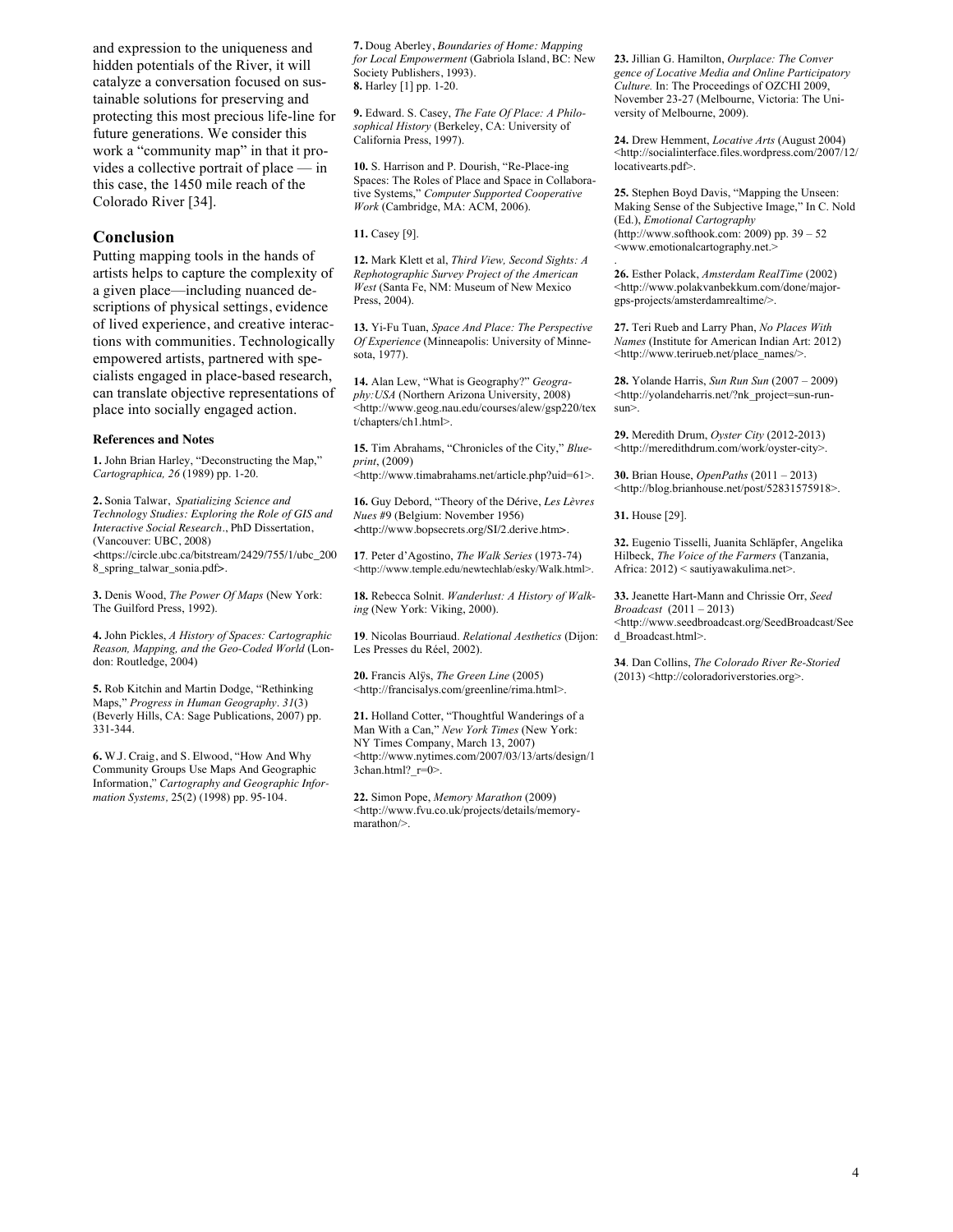